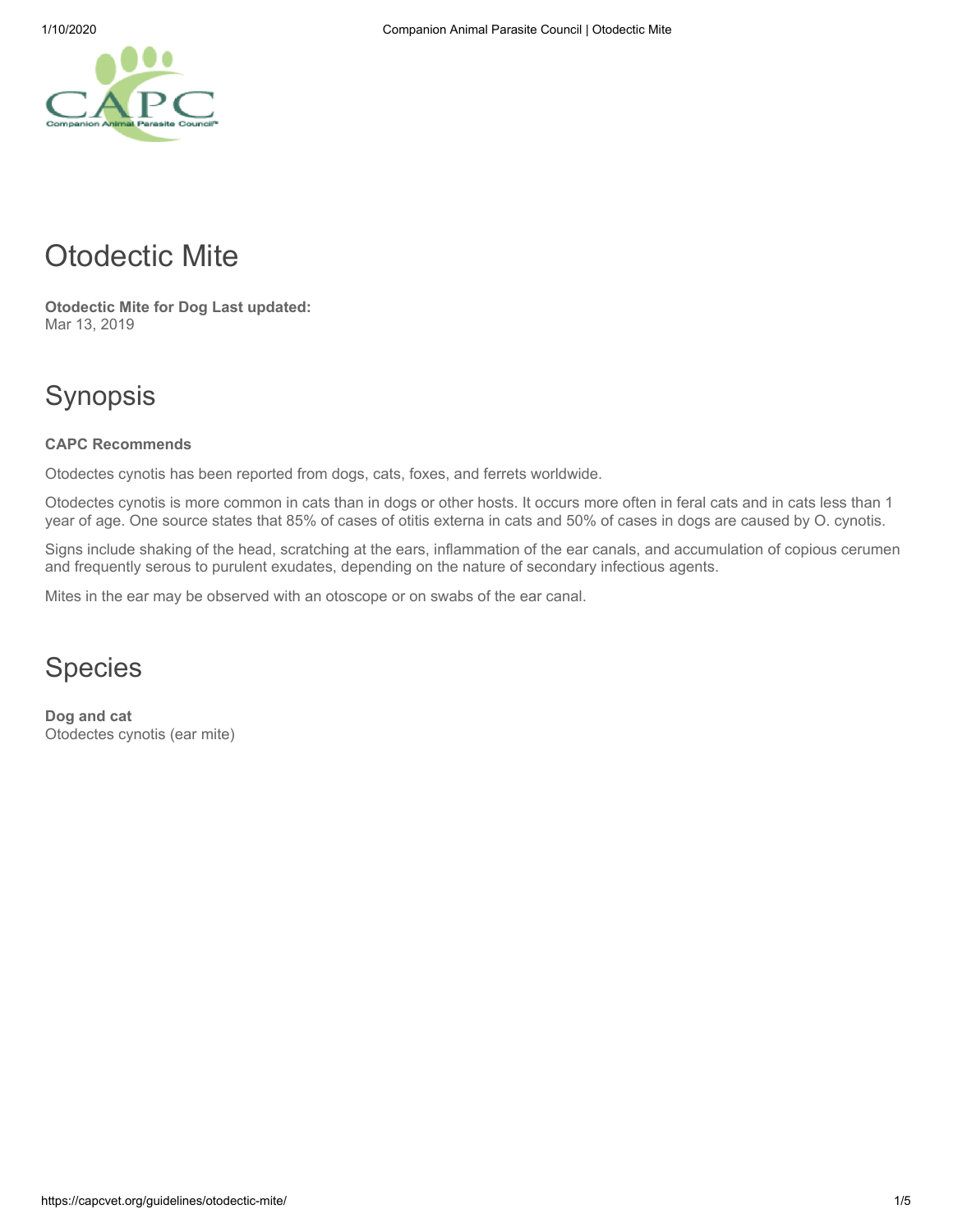

Otodectes cynotis with short pretarsi on front legs

# Overview of Life Cycle

Life cycle stages include egg, larvae, two sequential nymph stages referred to protonymphs and deutonymphs, and adults. The complete egg-to-egg cycle takes 18 to 28 days. The life cycle usually occurs entirely within the ear canal of the host. However, mites have been recovered from the head, face, pinna, neck, rump, tail, nail beds and interdigital skin (ectopic infestations). Mites do not burrow, they feed on epidermal debris.

# **Stages**

Adult females are 350 to 450 μm in length, and adult males are 275 to 360 μm in lengthEggs are large (about 200 μm in length).

A six-legged larva hatches from the egg and develops through two nymph stages before becoming an adult.

The adult male has short unjointed pedicels with wineglass-shaped caruncles on the distal end of each leg. The female has unjointed pedicels with caruncles on the first two pairs of legs. The posterior of the male has a pair of adanal suckers used to grasp the female during copulation.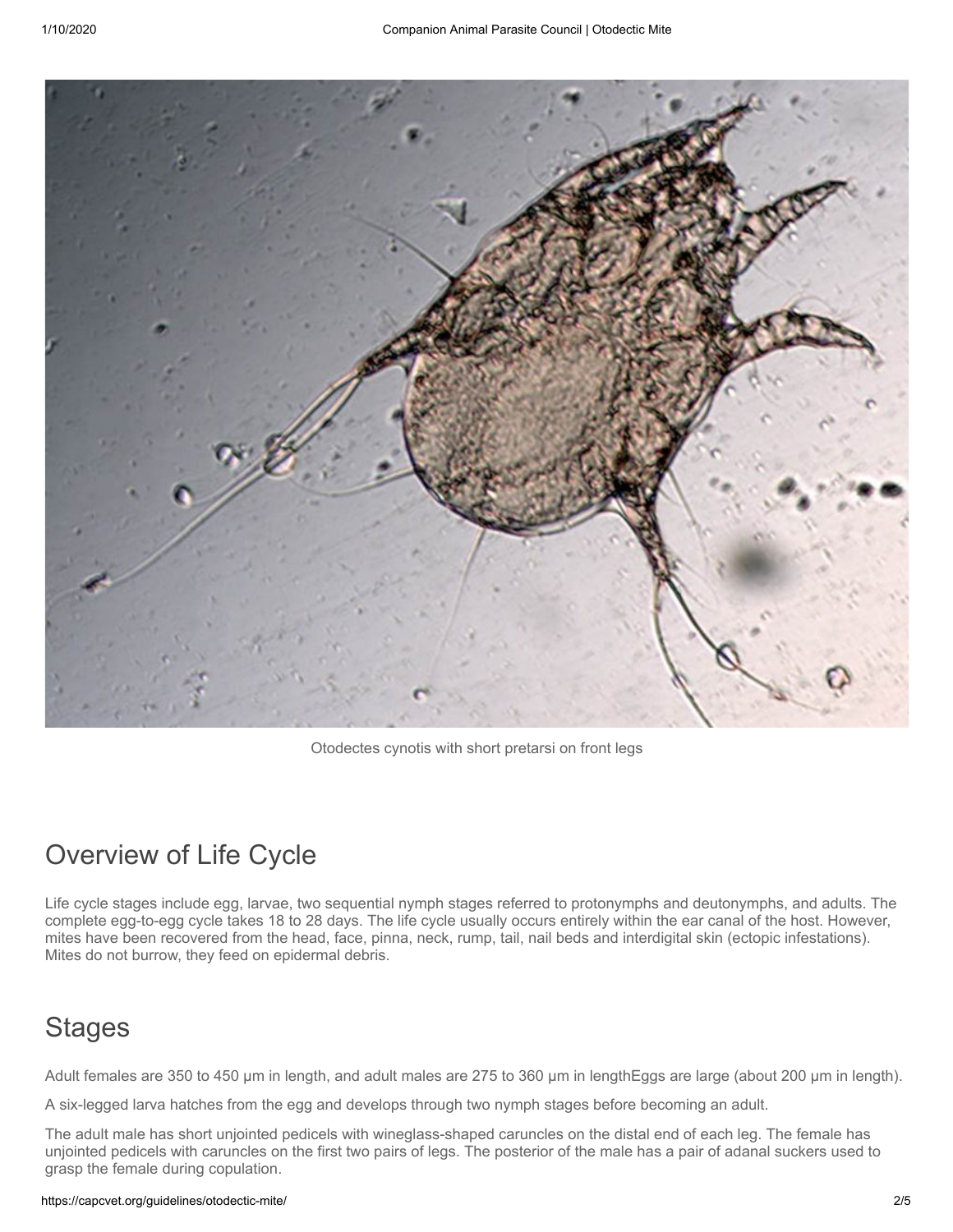\*Video below courtesy of Dr. Chris Adolph, Southpark Veterinary Hospital





#### Disease

Clinical signs are more common in cats than in dogs and may be variable. Although some cats may be asymptomatic, others may experience severe pruritis and otitis externa.

Signs include shaking of the head, scratching at the ears, inflammation of the ear canals, and accumulation of copious cerumen and frequently serous to purulent exudates, depending on the nature of secondary infectious agents.

Cats may have what appear to be significant lesions with large quantities of dark cerumen and even blood in the ear canal, yet only one or two mites are present. Other cats may have very clean ear canals and as many as 50 mites present. Still other cats may have thousands of mites in an ear and yet exhibit few, if any, outward signs. The ears may be filled with a dry and waxy parchment-like material that occurs as sheets throughout the ear canal. Inflammatory debris may resemble coffee grounds. Other lesions include aural hematoma and patchy alopecia.

In very heavy infestations, mites may leave the ear canal and cause infestations on the head and associated body parts of the dog or cat. In rare cases, these animals may present with miliary dermatitis.

# Prevalence

One source states that 85% of cases of otitis externa in 50% of cases in dogs are caused by O. cynotis (Wan, 2017).

Worldwide prevalence of O. cynotis in cats varied from 0.5% to 37%. The lowest prevalence was in Australia. The highest prevalence was in Florida, USA.

### Host Associations and Transmission Between Hosts

Infestations in dogs or cats can be transferred between hosts by close contact.

Survival of mites in the environment is not thought to be a significant factor in transmission.

When mites are present in one dog or cat in a household, it is essential that all dogs and cats in the household be treated.

### Prepatent Period and Environmental Factors

The complete life cycle requires 18 to 28 days.

# Site of Infection and Pathogenesis

Mites live routinely in the external ear canal. Cats can have more than 1,000 mites per ear; the numbers present in dogs are usually much lower.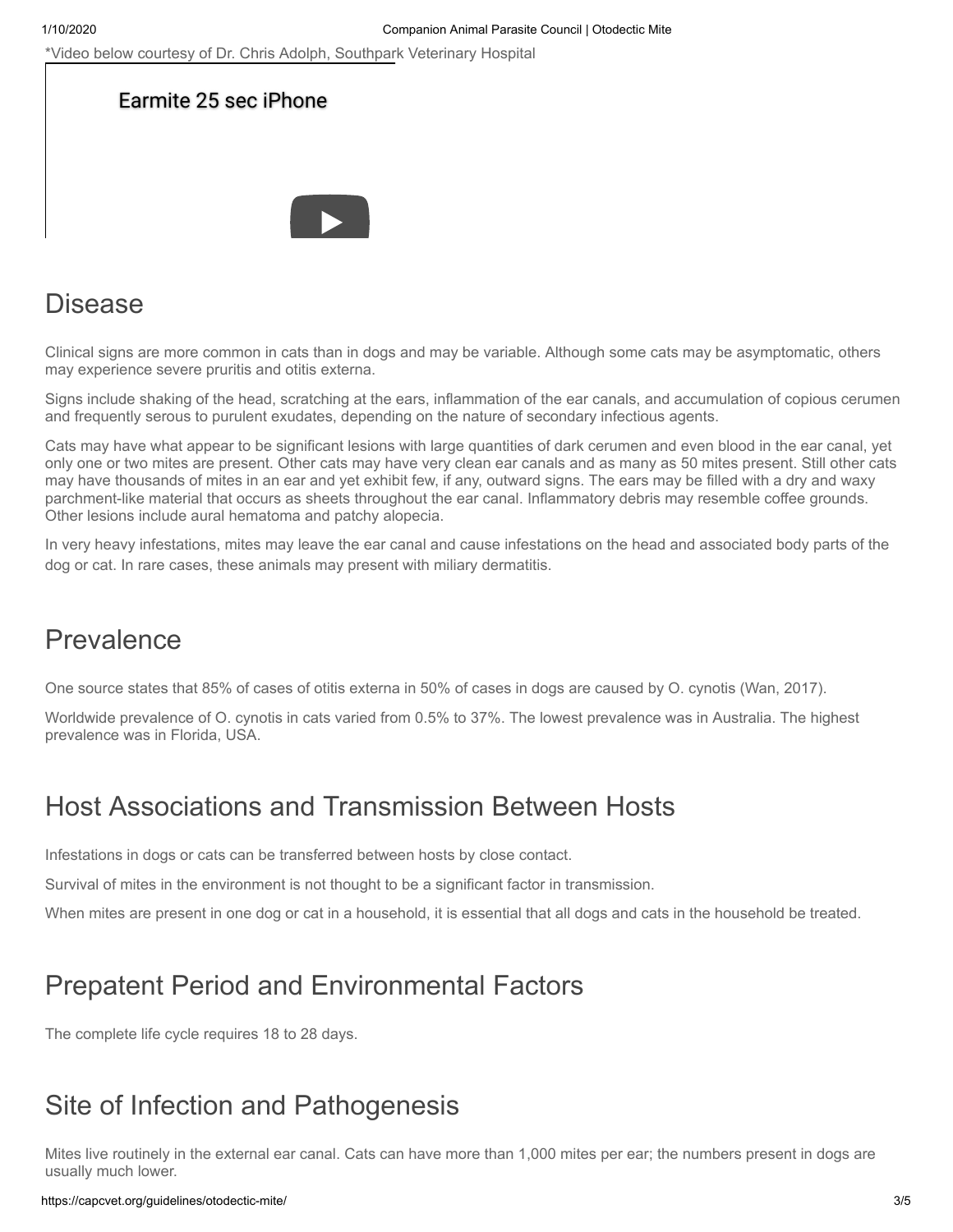The ear canal epithelium becomes hyperkeratotitc and hyperplastic, with dramatic hyperplasia of the ceruminous and sebaceous glands. There is a marked increase in mast cells and macrophages, and the venules become dilated. Animals developed IgE levels to the infestation about two weeks after becoming infested.

Secondary bacterial and fungal infections are often observed. Staphylococcus and Malassezia spp. are the microorganisms observed most often.

## **Diagnosis**

Mites in the ear may be observed with an otoscope (see attached video) or on swabs of the ear canal. It is important to remember that ear mites can be found at other locations and may cause signs or lesions specific to those locations.

# **Treatment**

Selection of appropriate treatment strategies should be determined based on age, severity of disease, presence of secondary infections, number of affected animals, presence of ectopic mites, and owner capability and compliance.

Labeled products for cats include ivermectin (Acarexx), milbemycin oxime (Milbemite), imidacloprid/moxidectin (Advantage Multi and selamectin (Revolution).

Labeled products for dogs include selamectin (Revolution).

Pyrethrins (i.e. Otomite Plus and others) have demonstrated efficacy against O. cynotis in dogs and cats.

Several products have demonstrated efficacy against O. cynotis, but are not label approved. These include other formulations of ivermectin (dog and cat; variable dosages), doramectin (cat), fipronil (cat), afoxolander (dog and cat; label dose), fluralaner (dog and cat; label dose), and sarolaner (dog; label dose).

Cleansing of the ear canal prior to treatment is always recommended.

When secondary infections with bacteria or fungi occur, these conditions should also be treated.

# Control and Prevention

Treatment with effective products should eliminate ear mite infestations in both.

### Public Health Considerations

On rare occasions, people have been infested with ear mites.

# Selected References

Machado MA, Campos DR, Lopes NL, Bastos IPB, Botelho CB, Correia TR, Scott FB, Fernandes JI. Efficacy of afoxolaner in the treatment of otodectic mange in naturally infected cats. Vet Parasitol 2018;256:29-31.

Carithers D, Crawford J, de Vos C, Lotriet A, Fourie J. Assessment of afoxolaner efficacy against Otodectes cynotis infestations of dogs. Parasite Vector 2016;9:635-640.

Taenzler J, de Vos C, Rainer K, Roepke A, Frėnais R, Heckeroth AR. Efficacy of fluralaner against Otodectes cynotis infestations in dogs and cats. Parasite Vector 2017;10:30-35.

Wan N, Nik K, Nik N, Norlida O, Saipul B, A survey of ear mites (Otodectes cynotis) in stray cats in Kota Bharu, Kelantan, West Malaysia. Malays J Vet Res 2017;8(1):173-176.